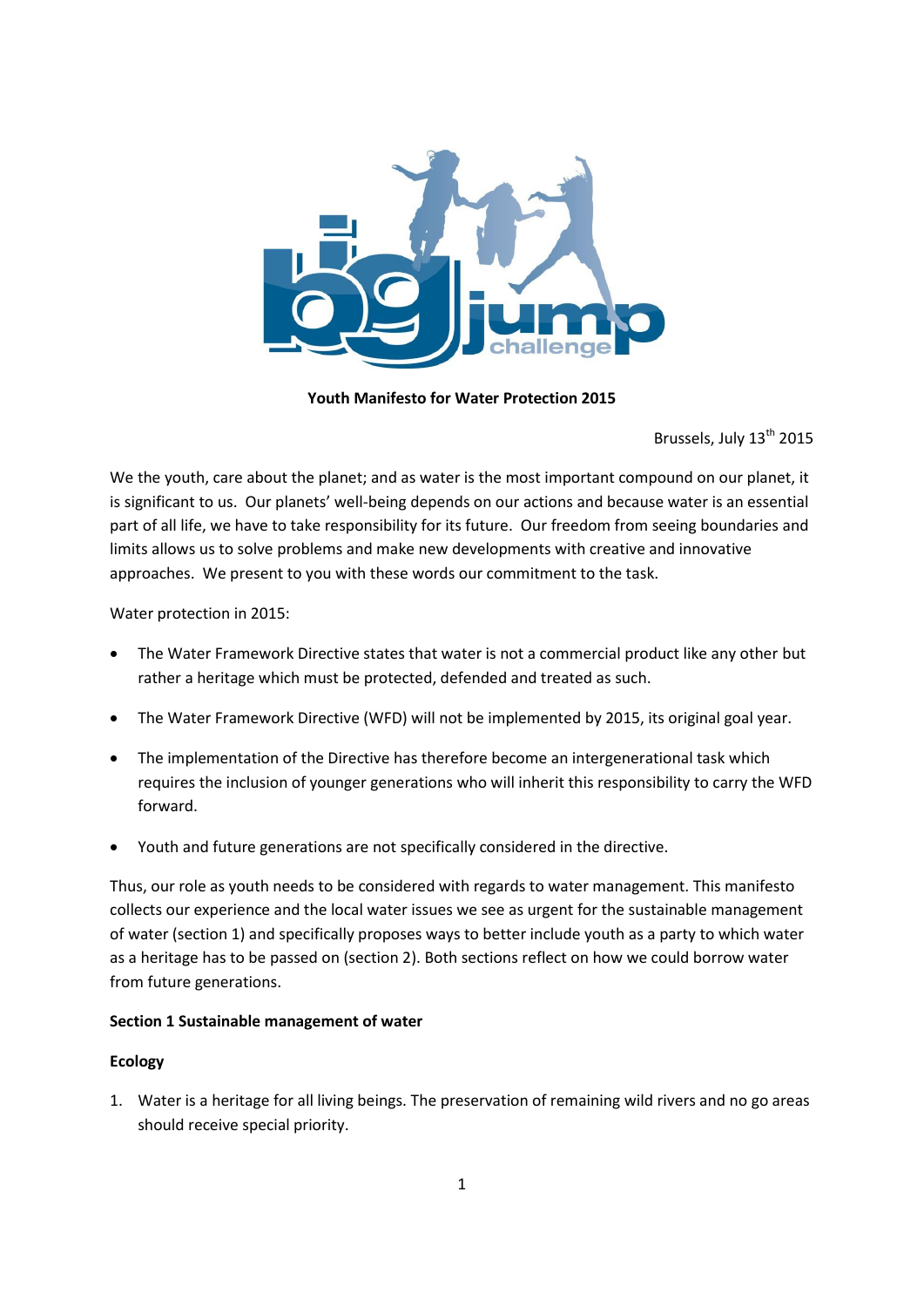- 2. Laws against pollution have to be better enforced (with effective penalties). This requires putting in place the necessary staff and infrastructure.
- 3. A healthy river for humans and other living beings needs space, and thus where possible the removal of dikes and dams is necessary as well as allowances made for adequate floodplains and flood forests.
- 4. Entire ecosystems, and the embedded economy, depend on a healthy flow of water therefore it is crucial that minimum environmental flow standards should be established and enforced along with the provision and protection of routes for spawning fish.

## **Social**

- 5. Water must be available for everyone. This requires a public, non-commercial provision of drinking water and sanitation as a human right.
- 6. Cultural and recreational spaces of living with rivers (such as swimming possibilities in rivers, including in cities) need to be preserved or created to promote a change in attitude in the general public with respect to garbage and other ways of polluting rivers.
- 7. Information about water must be available to the general public in a language that avoids manipulation and is easily understood by all, youth included.

## **Economics**

- 8. Agricultural policy should promote the respect water needs in river ecosystems (for example via buffer zones and reduced use of fertilizers) and provide incentives not to pollute water.
- 9. Hydropower should be considered as an energy source with very high environmental impact that should be removed or avoided where alternatives are available.
- 10. Providing space for healthy rivers and environmentally sound infrastructure should be used to create jobs for the local population.

# **Section 2 Youth and water heritage**

Drawing from our experience with local water action, we have identified ways to foster space for youth in water protection with regard to education, communication, water management and finance. This space is better fostered via voluntary options rather than obligatory measures.

## **Education**

Learning how to borrow water from future generations starts with education from an early age up to University.

Education should essentially include learning from volunteers, including young activists who share their experiences and act as role models with practical solutions.

Education should include civic engagement around the organization of local actions (such as river clean-ups) as well as information on how to claim one's rights or advocate for those of others.